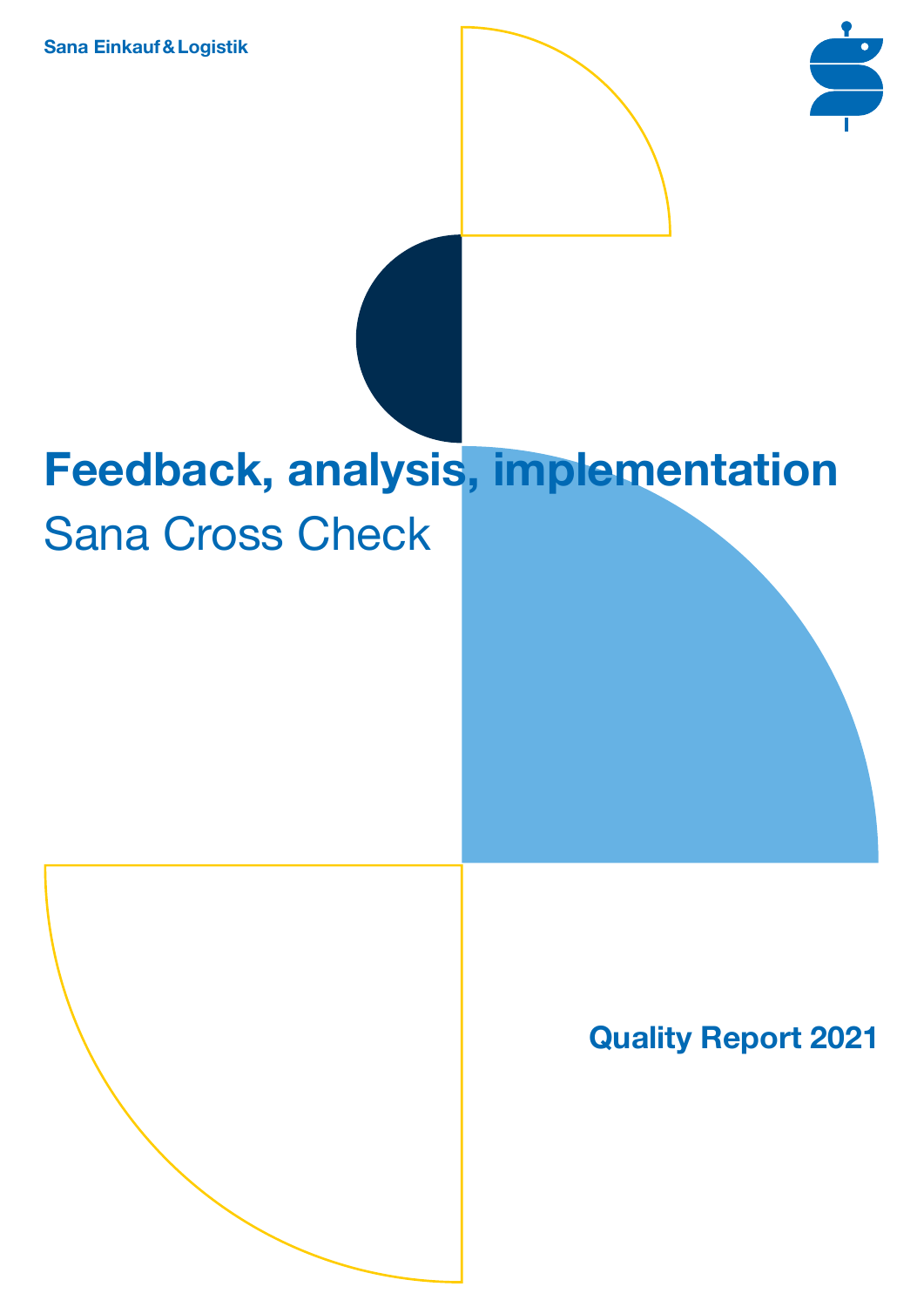



55

# **Dear Readers,**

The past two years have been difficult for the healthcare system. In such turbulent times, strong cooperation within efficient collective purchasing. Our aim with the Sana Cross Check is to further strengthen our cooperation by exploring the critical points, evaluating the cooperation and thus jointly addressing the next steps.

After this exceptional period, there is a strong desire to be honest about what went well, not so well, or even badly. This is reflected in the particularly large amount of feedback from cooperating hospital partners and business partners this year. Thank you for participating so actively!

We are particularly pleased with the extensive feedback provided by the cooperation hospitals to the industry business partners, and with an own section give this feedback the space it needs.

The content of the Sana Cross Check covers the important topics for purchasing and logistics. In the pandemic year of 2020 there was a particular focus on supply security and partnership, and this focus is retained in the Sana Cross Check 2021.

> **Industry busines** partners were evaluated by Sana Einkauf &

**the** 



**87** Cooperating hospital partners evaluated **1,024** industry business **partners** 

many cooperating hospital partners participated in the survey as in 2019 - as the number of challenges grows, clearly so does the motiva-**1.9** time to provide feedback<br>tion to provide feedback

The tasks for which we need to find solutions together are diverse and complex. New issues and challenges for the post-pandemic period have been added. This means that the right strategy is needed for digitalisation, business partner management and competence development and, above all, continued trust-based cooperation.

The relevant results and findings of the survey can be found on the following pages.

We hope you find it interesting!

Adelheid Jakobs-Schäfer and Lennart Eltzholtz

# **Numbers**  that count

**Adelheid Jakobs-Schäfer**  Chief Representative Purchasing & Logistics, Sana Kliniken AG

**Lennart Eltzholtz** Managing Director Sana Einkauf & Logistik GmbH

**SEL**

 $\sum_{i=1}^{n}$ 





# **>13,000**

claim responses by business partners - the cooperation hospitals spent a lot of time providing differentiated evaluations



This is already the **fourth Sana Cross Check**

**62**  Industry business partners evaluated SEL

**70**

Logistik

*Our aim with the Sana Cross Check is to strengthen our cooperation even further.*



**1.9 billion euros**  The total purchasing volume of the participating cooperating hospital partners



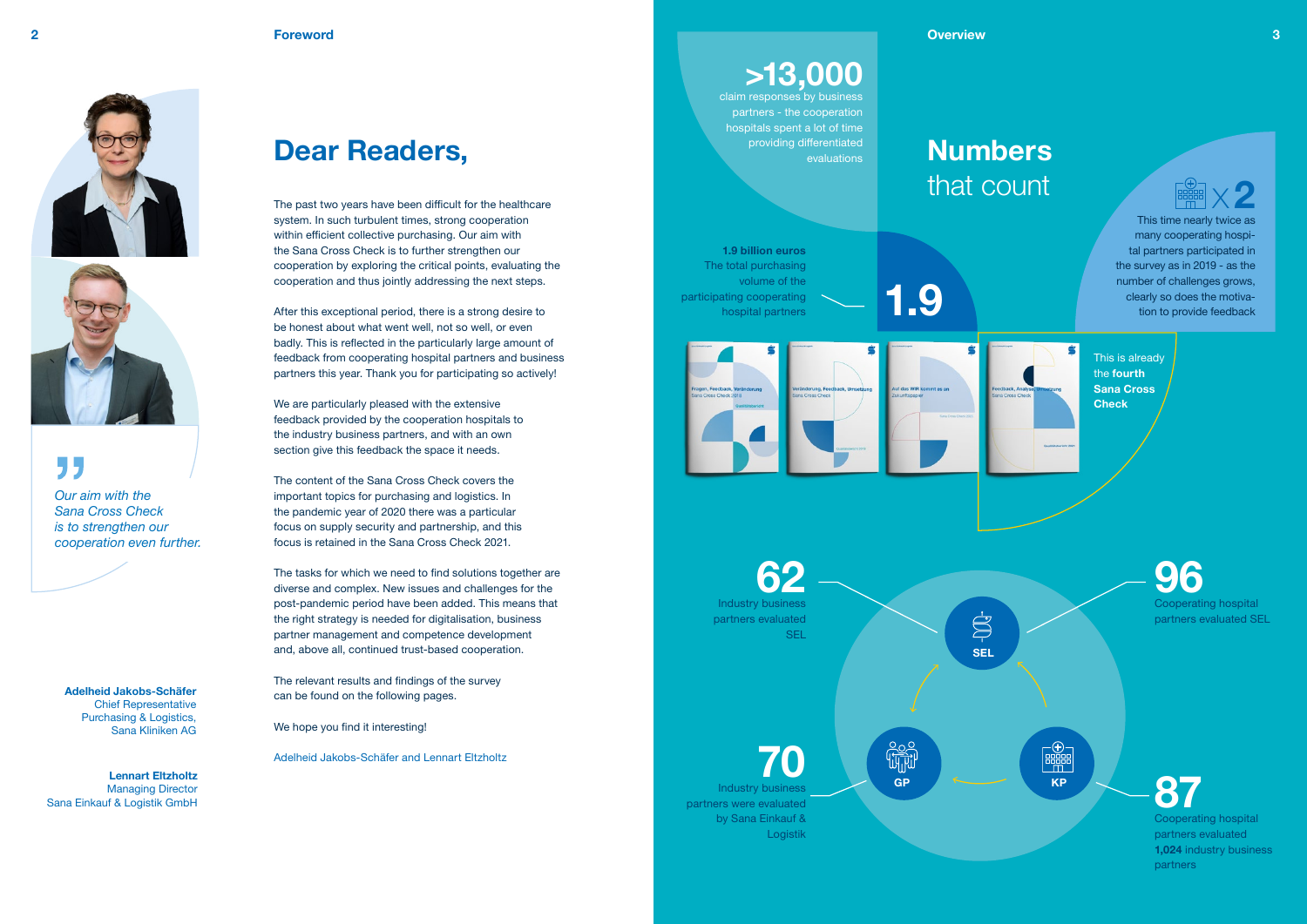The cooperation with SEL is based on appreciation, respect and trust even in difficult times like the pandemic.

92% and 89% respectively agree with this statement. This shows that the many years of work put into ensuring a good feedback culture, overseen with the Sana Cross Check, is paying off.

#### **Background:**

Sana Portfolio Management is established as a functioning tool for Sana purchasing cooperation. It enables bundling effects, allowing price reductions to take place and purchase agreements to be established. The negotiated portfolios meet medical needs. For public-sector clients, Sana's management in handling European public procurement regulation ensures legal certainty in purchasing.

The COVID-19 pandemic has disrupted existing supply chain solutions. In doing so, it has shown the limits of control by Sana Portfolio Management. The focus was on price stability and supply security.

During the pandemic, the frequency of negotiations was scaled down. This relieved the burden on cooperating hospital partners and ensured price stability with a price moratorium.

In the course of the pandemic, however, prices for certain product areas, such as personal protective equipment, could not be kept down due to increased global demand. The cooperating hospital partners are particularly critical of the fact that, despite valid commitment declarations to the industry's business partners, goods were not continuously available.

Supply chain problems were a growing challenge even before the pandemic. In the future, portfolio management will increasingly demand and support supply security for supplycritical portfolios in addition to commitment based on reliable volume forecasts and purchase agreements between healthcare facilities and the industry.

In addition, cooperating hospital partners and business partners want more transparency - for example, with regard to the goals of the strategic cooperation with EK-UNICO.

How can forecasts be better aligned with existing volumes? The business partners' view and commitment to smart solutions is clearly illustrated by the proposed digital inventory platform for supply-critical products.

**58 %** hospital partners from<br>**58 %** public institutions agre of the cooperating public institutions agree

European public procurement regulation management is gaining traction. In cooperation with the procurement specialists from the EK-UNICO team, this area will be further professionalised and expanded.

*How did you perceive the services offered during the pandemic?*

In the pandemic, SEL continued to pursue its long-term strategy, forging strategic partnerships while adding entirely new (digital) service offerings.

The goal: To automate and render transparent business processes that add value for both cooperating hospital partners and business partners and to move the cooperation forward together.





partners (CHP) Business partners (BP)

## **Strategy and market**

## **Portfolio & Business Partner Management**

To the article

**74%** rate the offer positively



**50%** give positive feedback

*(Cooperation) culture is particularly evident in exceptional situations.*

74% of collaborative partners rate SEL positively for its services during the pandemic. It is noticeable that the range of services is not equally well received by all the cooperation partners. The strategy for the procurement of personal protective equipment (PPE) in particular will have contributed to this result - bundling orders was not always the best way to go.

**74%** agree

**46%** declarations question compliance with the commitment

1

2

 $\begin{array}{c}\n-\bigoplus\phantom{\bigoplus\limits_{1}^{n}}-\end{array}$ 

3

1 *The portfolio strategy and the condition models enable the cooperation clinics to benefit from the best-possible prices.*

2 *Commitment declarations support secure delivery by the business partner.*

#### **Claims:**

*SEL offers participation in EU procurement procedures for bundled product groups. Product groups are chosen in alignment with the needs of the cooperating hospital partners.*

"For over 80 percent of all critical products there was no shortage, only a distribution problem."

**Dr. Meinrad Lugan, Chairman of the Board of Management of BVMed and Member of the Executive Board of B. Braun**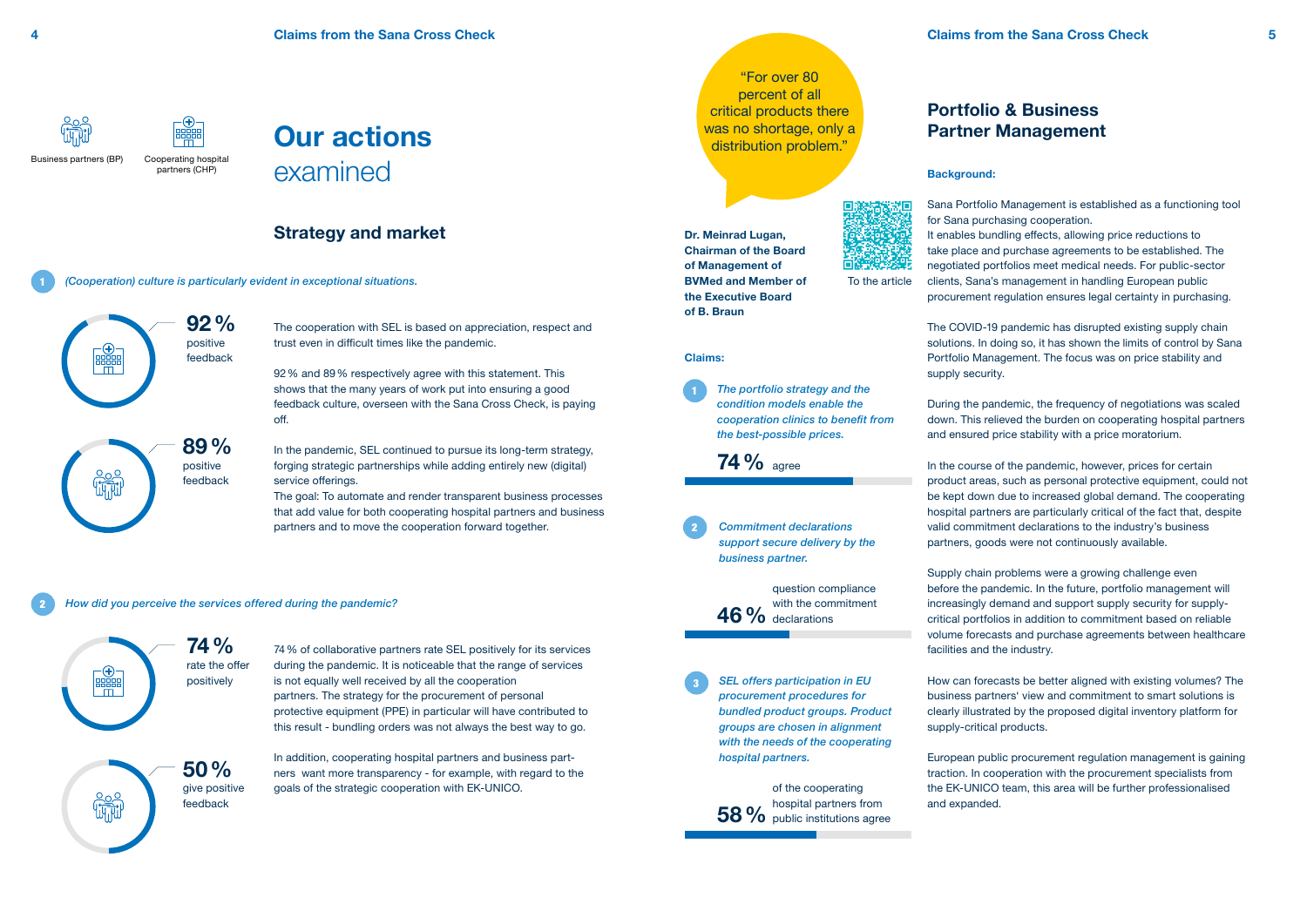**Background:** SEL's consulting and service offer seeks to have the best possible impact on each cooperating hospital partner. The key account management supports hospitals with implementation.

The business partners have a central contact person in strategic purchasing who forms the interface to the purchasing cooperation. In the course of the COVID 19 pandemic new communication formats were established that complement faceto-face conversation. How do business and cooperatiion hospital partners perceive this other form of cooperation?

#### *During the pandemic, too, the SEL team is ensuring adequate care and support with face-to-face meetings and digital*

**Claim:** *formats.*

Despite the challenging situation, the verdict of both the cooperating hospital partners and business partners was fundamentally positive. There is potential in providing needs-based support for the pharmacy sector, which has grown strongly. In order to intensify communication with the pharmacies, SEL has created the position of Senior Consultant Pharma.

With the digital representation, SEL creates transparency with regard to, among other things, bindingness and thus improves the daily routine. Optimising these is an important part of crisis prevention.

> **Background:** MDR, KHZG (German Hospital Future Act for the Digitalisation of Hospitals), VgV (European Public Procurement Regulation) employees in purchasing and logistics and the medical technology industry need to be up to date in more and more subject areas. SEL offers cooperating hospital partners and business partners analogue and digital formats for knowledge transfer. The issues for industrial companies, hospital pharmacies and hospital buyers are highly diverse. Does the SEL training programme meet everyone's needs?

> **Claim:** *The training programmes (TransForm and IOM certificate course) cover relevant subject areas and thus support knowledge transfer for cooperating hospital partners/business partners.*

The TransForm program has been particularly well received by cooperation hospitals. For business partners and hospital pharmacies, the offer will be gradually supplemented.

#### **Background:**

The Sana eOne collaboration portal is the central platform for digital collaboration. From newsblogs and purchase agreement reporting through to Sana Cross Check, this is where cooperating hospital partners and business partners can find all the necessary information.

Additional functionalities will gradually be added to Sana eOne. For example, the product information management system (Sana ePIM) will in future support the operational processes of the cooperating hospital partners and Sana General Hospital Supply (GHS) with quality-checked master data.

How have the new IT developments been received within the purchasing cooperation?

More than 80% of the cooperation hospitals already see Sana eOne as supporting their daily work. For hospital pharmacies, full functionality in the portal was not available at the time of the Sana Cross Check, which is why the response here is more reserved.

Today, 70% of the cooperating hospital partners are already satisfied with the master data quality provided. With the launch of Sana ePIM, master data continues to improve in quality and completeness. With new functions, Sana ePIM should also support work routines in purchasing and logistics.

The basic prerequisite is master data that has been verified in accordance with the Content Validation Network (COVIN) and provided by the industry. SEL has opted for the Healthcare Content Data Portal (HCDP) master data initiative. 81% of business partners in the medical devices sector see the added value and validate the strategy with this result. Now, business partner participation in the HCDP needs to be increased!

## **e-HealthCare supply chain and operational processes**

#### **Care and support**

## **Competence**



3

*Sana eOne is the central digital platform for cooperation. It continues to evolve and support daily work.*

> *SEL provides current conditions and appropriate master data.*

**76%** beneficial partners agree that it is

**70%** of cooperation partners agree

**81%** consumer goods) agree relevant business partners (medical

*The healthcare content data portal (HCDP) establishes the precondition for more efficient flows of goods and communication.*



of cooperating hospital

#### **Claims:**





*"I have high expectations for PIM and hope it will lead to a consistent database for the in-house enterprise resource planning system."*

Comment from a cooperation hospital: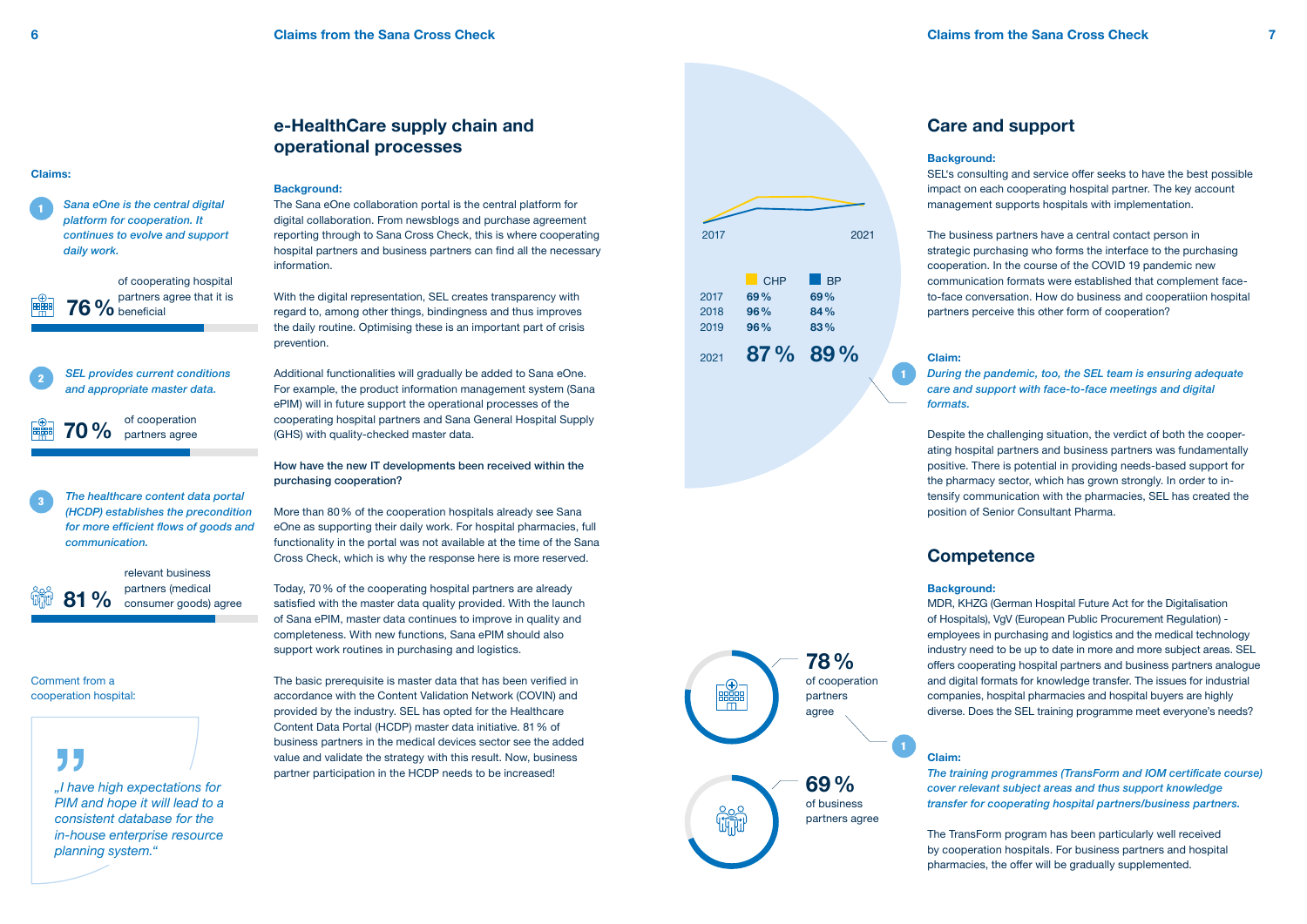|                                              | <b>Overall rating</b>     | Communication              |
|----------------------------------------------|---------------------------|----------------------------|
| <b>3M Deutschland GmbH</b>                   | 3.5/5<br>****             | 3.5/5<br>****              |
| <b>Abbott Medical GmbH</b>                   | 4.1/5<br>*****            | 4.1/5<br>****              |
| <b>Arthrex GmbH</b>                          | 4.4/5<br><b>****</b>      | 4.2/5<br><b>TANK</b>       |
| B. Braun Deutschland GmbH & Co. KG           | 3.7/5<br>*****            | 3.3/5<br>****              |
| Biotronik Vertriebs GmbH & Co. KG            | ****<br>3.5/5             | 3.3/5<br>****              |
| <b>Boston Scientific Medizintechnik GmbH</b> | *****<br>3.5/5            | 3.3/5<br><b>TANTI</b><br>▼ |
| Dräger Medical Deutschland GmbH              | 3.5/5<br>*****            | 3.3/5<br>****              |
| <b>Fresenius Kabi Deutschland GmbH</b>       | *****<br>4.0/5            | 3.5/5<br>****              |
| Johnson & Johnson Medical GmbH               | 4.1/5<br>****             | 4.0/5<br><b>TANK</b>       |
| <b>Medtronic GmbH</b>                        | *****<br>3.7/5            | 3.3/5<br>*****             |
| Mölnlycke Health Care GmbH                   | ****<br>3.0/5             | 2.8/5<br>****              |
| Paul Hartmann AG                             | 3.7/5<br>*****            | 3.5/5<br>****              |
| Stryker Gmbh & Co. KG                        | 3.9/5<br><b>*****</b>     | 3.8/5<br><b>TTTT</b>       |
| <b>Teleflex Medical GmbH</b>                 | 3.9/5<br><b>TANA AREA</b> | 3.4/5<br><b>TYPE THE</b>   |
| <b>Zimmer Biomet Deutschland GmbH</b>        | 4.4/5                     | 3.9/5                      |

*"Paul Hartmann is very grateful for this feedback. The result of the Sana Cross Check was very important for us. We have included the key points - communication and delivery commitment - as areas for action. Capacities have been increased and minimum reserves raised. But above all, we want to get better at communicating with the facilities. Initial measures have already been taken."*

*"In general it can be said that contract customers with planned volumes were always supplied with Priority 1 (historical volumes from the previous year). Communication regarding orders and product availability took place via various channels. (customer-service hotline, e-mail and sales). From Q2/2020 onwards, we were able to offer additional quotas of PPE products."*

**Ralf Schäfer** Key Account Manager Mölnlycke **Healthcare** 

*"3M takes this feedback very seriously and is continuously working to optimise communication with its customers. With regard to improved communication with the cooperation hospitals, we would like to tackle this together with Sana Einkauf & Logistik GmbH. Particularly in difficult times, we want to provide the cooperation hospitals with more comprehensive information, so that they can better meet the individual challenges that they face."*

Agreement - **CHP** 

#### **Background:**

During the acute phase of the pandemic, business relationships between hospitals and industry business partners faced challenges. These included the procurement of protective equipment, price stability despite lower purchase volumes, and fair and appropriate communication in an extraordinary situation.

Hospitals took advantage of the opportunity to provide feedback to business partners. What worked well? Where do we once again need to work more closely together?

The cooperation has worked. Nevertheless, the PPE (Personal Protective Equipment) business partners in particular, which have been in focus during the pandemic, have performed less well.

> **Jochen Post** Senior Sales Leader MSD (Medical Solutions Division) 3M

> > **Uli Zihla**  Senior Vice President Germany Paul Hartmann AG

**The top 15**

most commonly rated business partners

## **Cooperating hospital partner feedback to industry business partners**

## **Voices from industry business partners**

**Claim:**

*Business partners have continued to make use of service and consulting offerings during the pandemic. The offerings support the work carried* 

*out in hospitals.*

Paul Hartmann AG

**Question:**

The COVID 19 pandemic was a particular test for industry business partners who supplied protective materials and disinfectants. Besides a stable supply chain, also crucial was structured and reliable communication. Our cooperation hospitals were dissatisfied with their communication with you during the pandemic. How have you responded to this feedback? What steps are being taken to improve communication?

## $\blacksquare$ Mölnlycke Healthcare

What steps are being taken to improve communication?

# $C<sub>3M</sub>$

2

Agreement - CHP for PPE BP

**68%**

**51%**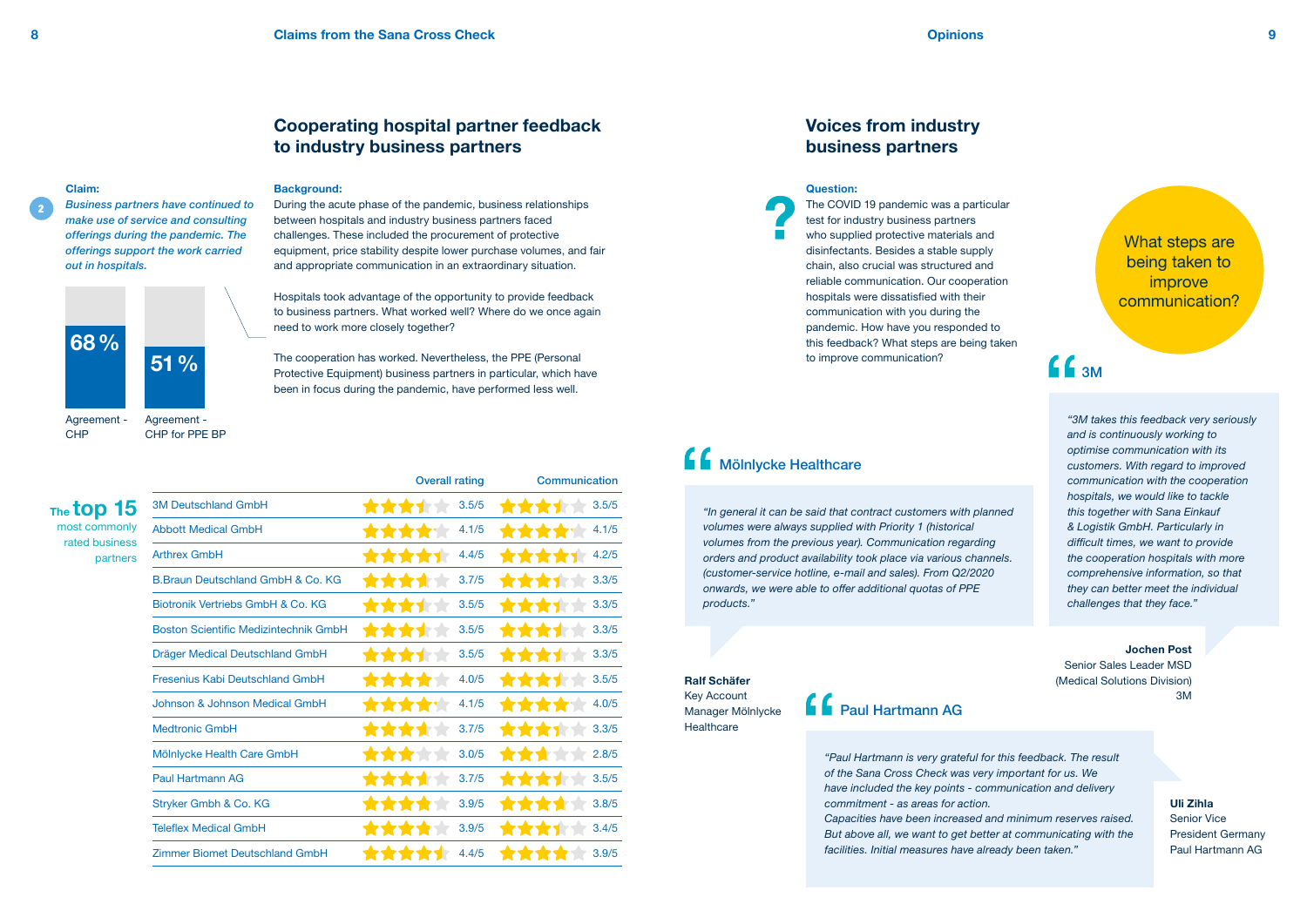#### Below are all the relevant results of the 2021 Sana Cross Check.

#### **Care**

|                                                  | – ≐ | ** * |        |     | 大大大 大大大大 大大大大大 |
|--------------------------------------------------|-----|------|--------|-----|----------------|
| $\frac{1}{\frac{1}{\frac{1}{\frac{1}{\cdots}}}}$ | 1 % | 5%   | 6%     | 28% | 59%            |
| ase<br>Inte                                      | 0%  |      | 0% 11% | 41% | 48%            |

|              |  |                   |               | 大 大大 大大大 大大大大 大大大大大 |
|--------------|--|-------------------|---------------|---------------------|
| $\mathbb{R}$ |  |                   | 0% 1% 21% 42% | 36 %                |
|              |  | 0\% 8\% 23\% 42\% |               | 27 %                |

|   |                    |  | 大 大大 大大大 大大大大 大大大大大 |
|---|--------------------|--|---------------------|
|   |                    |  | 0% 5% 21% 38% 36%   |
| 讄 | 0% 13% 25% 35% 27% |  |                     |

| ***** |              |  |  | 大 大大 大大大 大大大大 大大大大大 |
|-------|--------------|--|--|---------------------|
| 36%   | <b>FRAGE</b> |  |  | 0% 12% 30% 32% 27%  |
| 27%   | 儡            |  |  | 0% 9% 25% 45% 20%   |

### **Availability**

|  |  | 大 大大 大大大 大大大大 大大大大大    |
|--|--|------------------------|
|  |  | 3% 10% 25% 40% 22%     |
|  |  | 4 % 6 % 28 % 43 % 20 % |

![](_page_5_Figure_32.jpeg)

![](_page_5_Figure_38.jpeg)

|  |  | 文 文文 文文文 文文文文 文文文文文                |
|--|--|------------------------------------|
|  |  | $\frac{1}{100}$ 3% 12% 31% 31% 23% |

|   |  |  | 大 大大 大大大 大大大大 大大大大大 |
|---|--|--|---------------------|
|   |  |  |                     |
| ₩ |  |  | 4% 4% 22% 43% 26%   |

|  |  | 一家 一、 女女 —— 女女女 —— 女女女女 —— 女女女女女 |
|--|--|----------------------------------|
|  |  | 4% 6% 23% 56% 12%                |

![](_page_5_Picture_67.jpeg)

|  |                | 大大 大大大 大大大大 大大大大大      |
|--|----------------|------------------------|
|  |                | 3 % 4 % 32 % 40 % 21 % |
|  | 7 %7 %40 %31 % | 16%                    |

SEL focuses on commitment. The timeframes ment reports are manageable. ding purchasing cooperation.

![](_page_5_Figure_41.jpeg)

|     |       |          |     | 大大 大大大 大大大大 大大大大大 |
|-----|-------|----------|-----|-------------------|
| ■ ■ | $1\%$ | 5% 17%   | 43% | $33\%$            |
| Ħ   | 10 %  | 4 % 32 % | 46% | 8%                |

|                                                                                                                                                                                                                                                                                                                                                                                                                                                                | ** |                 |     | 大大大 大大大大 大大大大大 |
|----------------------------------------------------------------------------------------------------------------------------------------------------------------------------------------------------------------------------------------------------------------------------------------------------------------------------------------------------------------------------------------------------------------------------------------------------------------|----|-----------------|-----|----------------|
| $\begin{array}{c}\n\begin{array}{c}\n\text{H} \\ \text{H} \\ \text{H} \\ \text{H} \\ \text{H} \\ \text{H} \\ \text{H} \\ \text{H} \\ \text{H} \\ \text{H} \\ \text{H} \\ \text{H} \\ \text{H} \\ \text{H} \\ \text{H} \\ \text{H} \\ \text{H} \\ \text{H} \\ \text{H} \\ \text{H} \\ \text{H} \\ \text{H} \\ \text{H} \\ \text{H} \\ \text{H} \\ \text{H} \\ \text{H} \\ \text{H} \\ \text{H} \\ \text{H} \\ \text{H} \\ \text{H} \\ \text{H} \\ \text{H} \\ $ |    | 17% 17% 26% 21% |     | 19%            |
|                                                                                                                                                                                                                                                                                                                                                                                                                                                                |    | 9% 13% 49%      | 26% | 4 %            |

|    |    |  | 大 大大 大大大 大大大大 大大大大大 |
|----|----|--|---------------------|
| ●● |    |  | 1% 3% 15% 53% 27%   |
| 讄  | 2% |  | 9% 36% 38% 15%      |

|          |    | 大大 人 |        |        | 大大大 大大大大 大大大大大 |
|----------|----|------|--------|--------|----------------|
| 鷗        | 5% |      | 5% 41% | $35\%$ | 14%            |
| <b>命</b> | 8% |      | 8% 40% | $33\%$ | 13%            |

|                                                             |       | $+ +$ | *** |     | **** ***** |
|-------------------------------------------------------------|-------|-------|-----|-----|------------|
| $\begin{array}{c}\n\text{EBB} \\ \text{EBB} \\ \end{array}$ | 0%    | 4%    | 4 % | 36% | 56%        |
| <u>မ္၀မ</u>                                                 | $0\%$ | 2%    | 9%  | 31% | 58%        |

|                                                                           |       | **    | *** | ****            | *****  |
|---------------------------------------------------------------------------|-------|-------|-----|-----------------|--------|
| $\begin{array}{c}\n\text{EBB} \\ \text{EBB} \\ \text{EBB} \\ \end{array}$ | 2%    | $1\%$ | 15% | 38 <sup>%</sup> | 44 %   |
| ಕ್ಷಿತ್ತ                                                                   | $0\%$ | 2%    | 19% | 50%             | $30\%$ |

![](_page_5_Figure_26.jpeg)

The SEL team is also ensuring adequate support during the pandemic with face-to-face meetings and digital formats.

#### Skills development

SEL's TransForm program cover relevant topics and thus support knowledge transfer.

#### Sana portfolio management The portfolio strategy and the conditions models make it possible to offer the best-possible prices.

| for commitn  |  |
|--------------|--|
| SEL is a bin |  |
|              |  |

# Purchase agreements

## Sana strategy -

purchasing and logistics SEL is focusing on a service and consulting offer that creates added value, including during the pandemic.

SEL includes in negotiations delivery reliability, delivery quantity and delivery quality requirements.

#### Master data

SEL provides current conditions and appropriate master data. The HCDP master data initiative creates the prerequisite for more efficient goods and communication streams.

## Operational ordering and billing process

SEL ensures a smooth ordering and billing process at Sana hospitals.

![](_page_5_Figure_59.jpeg)

#### Service competence

SEL provides helpful support in the event of product shortages and with the procurement of alternatives.

# Award procedures (VgV)

SEL offers the possibility of participation in Europe-wide award procedures for bundled product groups. The selection of product groups is tailored to the needs of the cooperating hospital partners. The service specifications and the procedures are structured transparently.

![](_page_5_Figure_56.jpeg)

#### Sana networks

The Sana networks are also digitally valuable formats for the further development of cooperation and the exchange of knowledge and experience.

#### Supply Chain

SEL includes in negotiations assumptions for delivery reliability, delivery quantity and delivery quality.

#### IT strategy

Procurement processes in purchasing and logistics are being digitalised with suitable tools.

#### Hospital logistics

SEL itself has a General Hospital Supply (GHS) department. I know GHS as a cooperating hospital partner. GHS reduces the amount of logistical work for business partners.

#### Sana Business Partner Management

SEL has entered into framework agreements with all relevant business partners. The business partnerships are being further developed holistically.

#### eProcurement

The eProcurement providers offered by SEL (HBS and GHX) are reliable and offer suitable added value. In full hospital care, SEL has achieved a high level of automation with digitalisation.

#### Cooperation culture

The cooperation with SEL is based on appreciation, respect and trust, even in challenging times like the pandemic.

#### Communication

SEL attaches importance to adequate information and communication. In this context, SEL is continuing to develop the electronic formats and is focusing on value-creating exchange within each cooperation.

#### Medical competence

Cooperating hospital partners receive negotiation results that medically correspond with the needs of their hospital.

# **All the claims,** all the results

Cooperating hospital partners

![](_page_5_Picture_69.jpeg)

Business partners